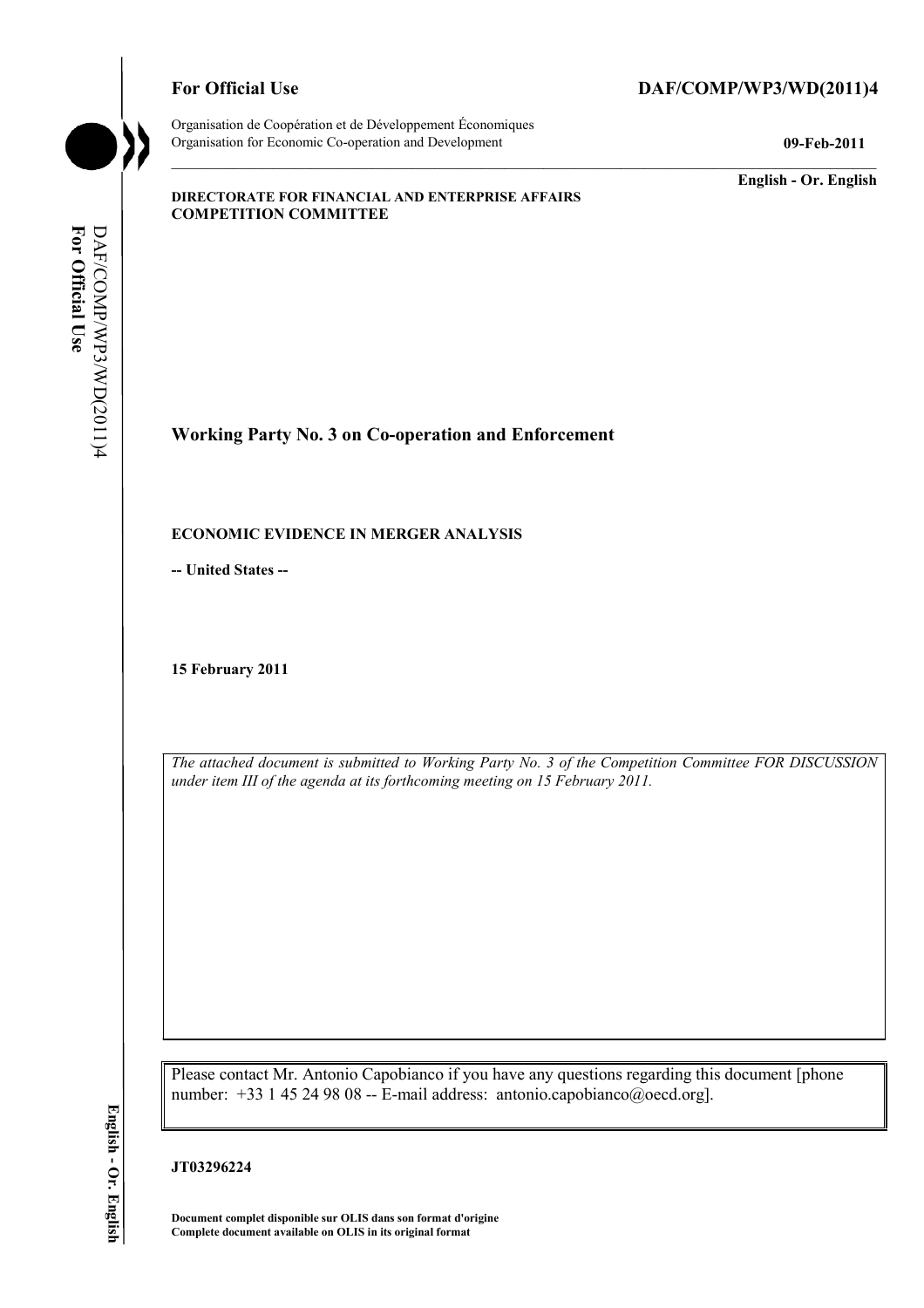economists in developing and analyzing such evidence. In August 2010, the Antitrust Division of the U.S. 1. This paper responds to the Chair's letter of December 9, 2010, calling for submissions for the roundtable on economic evidence in merger analysis. The paper discusses a large number of mergers reviewed by the Agencies. These case descriptions are used to illustrate the types of evidence analyzed to determine whether a merger may substantially lessen competition, the sources of such evidence, and some of the techniques used to analyze the evidence. The paper concludes with a discussion of the role of Department of Justice ("DOJ") and the Federal Trade Commission ("FTC") (collectively, "the Agencies") issued revised Horizontal Merger Guidelines, which "describe the principal analytical techniques and the main types of evidence on which the Agencies usually rely to predict whether a horizontal merger may substantially lessen competition."<sup>1</sup> The discussion below draws on sections of these guidelines.

# **1. Types of evidence**

 categories and sources of evidence that the Agencies, in their experience, have found most informative in evidence indicating that it may lessen competition. 2. The Agencies consider any reasonably available and reliable evidence to address the central question of whether a merger may substantially lessen competition. This section discusses several predicting the likely competitive effects of mergers. The list provided here is not exhaustive. In any given case, reliable evidence may be available in only some categories or from some sources. For each category of evidence, the Agencies consider evidence indicating that the merger may enhance competition as well as

# *1.1 Actual Effects Observed in Consummated Mergers*

 $\mathcal{E}$ When evaluating a consummated merger, the ultimate issue is not only whether adverse competitive effects have already resulted from the merger, but also whether such effects are likely to arise in the future or to persist if they have already occurred. The Agencies give substantial weight to evidence of observed post-merger price increases or other changes adverse to customers. The Agencies evaluate whether such changes are anticompetitive effects resulting from the merger, in which case they can be dispositive.

assets as part of a settlement negotiated with the  $DOL^2$ 4. In the DOJ's investigation of Microsemi's acquisition of Semicoa, for example, the Department found evidence of adverse competitive effects resulting from the transaction, which was consummated in 2008. Prices for the relevant products in high-reliability transistors and diodes had increased, while the reliability of delivery times—an aspect of quality critically important to aerospace customers—had declined. Competition in the relevant products was restored through Microsemi's divestiture of Semicoa's

5. The DOJ likewise found anticompetitive effects had flowed from a series of transactions consummated in 2004 that extinguished competition between the Charleston Gazette and the Charleston Daily Mail—the only two daily newspapers in Charleston, West Virginia. Almost immediately after the transactions closed, the Gazette Company took a variety of actions that damaged the quantity and quality of content available to Daily Mail readers. These actions contributed to a substantial drop in the Daily Mail's circulation, most of which was likely recaptured by the Gazette. As part of a settlement negotiated

 $\overline{a}$ 

<sup>1</sup> DOJ/FTC Horizontal Merger Guidelines (August 19, 2010) at 1, available *at*  http://www.justice.gov/atr/public/guidelines/hmg-2010.html and *at*  http://www.ftc.gov/os/2010/08/100819hmg.pdf.

<sup>2</sup>*See* http://www.justice.gov/atr/cases/microsemi.htm.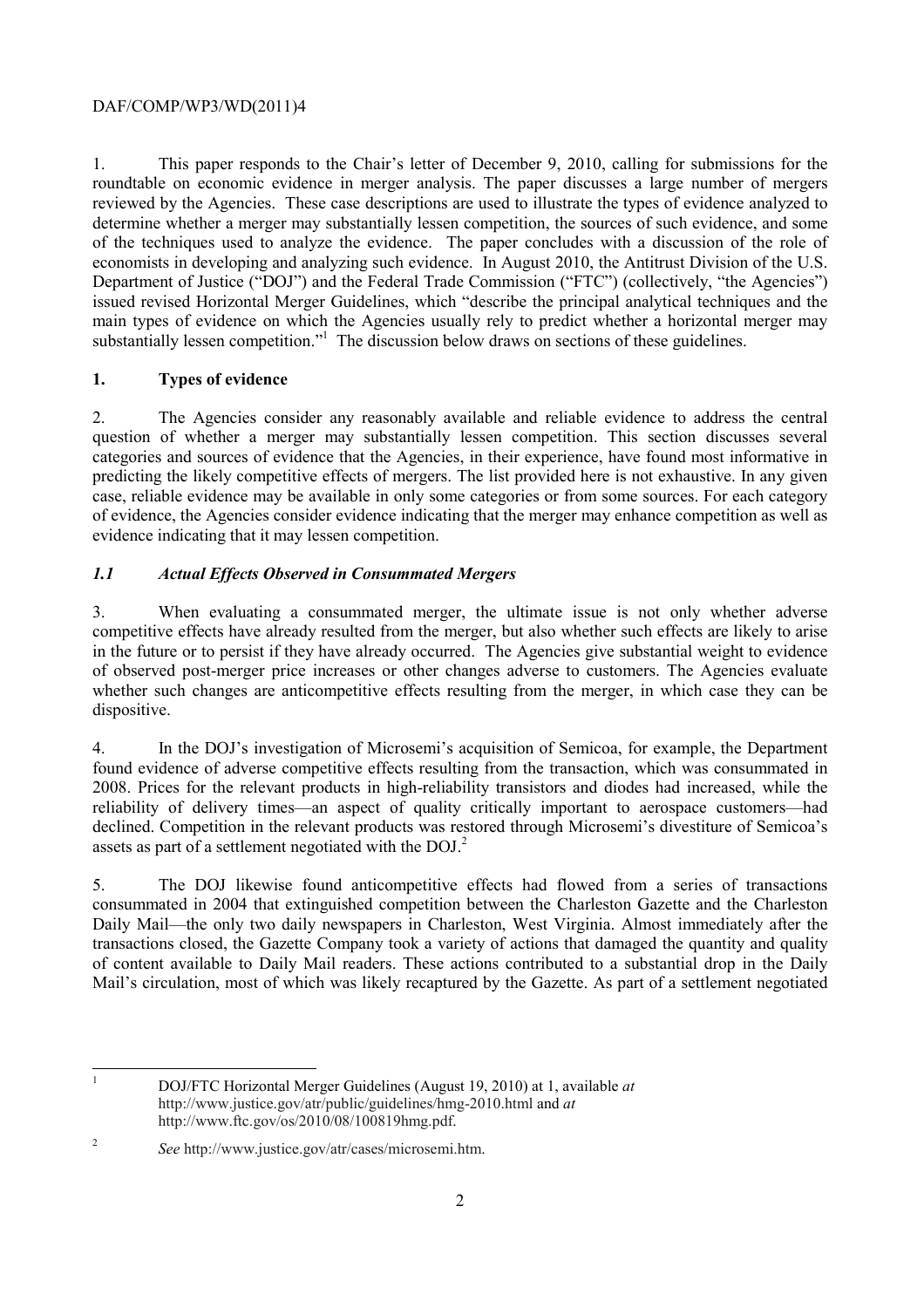with the Department, the parties entered into a new contractual relationship that restored their incentives to compete<sup>3</sup>

6. As part of the FTC's Hospital Mergers Retrospectives Project, FTC economists analyzed the competitive effects of four consummated hospitals mergers. Each of these studies analyzed the effect of the transaction on prices by comparing differences in prices at the merging hospitals pre- and post-merger, controlling for patient and hospital characteristics, to those same differences in a group of control hospitals. The estimated price effects for three of the four mergers were either mixed or statistically insignificant, but large and statistically significant price effects were found for four of the five health insurers included in the analysis of the 2000 acquisition of Highland Park Hospital by Evanston Northwestern Healthcare in Highland Park, Illinois. An administrative law judge ruled the transaction violated Section 7 of the Clayton Act,<sup>4</sup> and that finding was upheld on an appeal to the FTC commissioners.<sup>5</sup>

7. Both previously published work and internal analyses by DOJ economists have found price effects from the loss of a nonstop air carrier in domestic hub routes. In one such analysis, actual price increases of between 7.2 percent and 29.4 percent have been found to follow the loss of nonstop competition in overlap domestic routes resulting from airline mergers.

8. A consummated merger may be anticompetitive even if adverse competitive effects have not yet been observed, perhaps because the merged firm may be aware of the possibility of post-merger antitrust review and is moderating its conduct. Consequently, the Agencies also consider the same types of evidence they consider when evaluating unconsummated mergers.

9. An example of this is the FTC's 2001 challenge of a merger between two manufacturers of large, field-erected industrial and water storage tanks in a challenge of the consummated merger by Chicago Bridge & Iron Company and Pitt-Des Moines, Inc. The firms had recently completed the merger at the time of the challenge, so the case was prepared much like a prospective merger challenge based on market definition, concentration, and evidence of closeness of competition. The FTC ruled in an administrative proceeding that the acquisition violated antitrust laws, and a petition for appeal was denied by the Federal Court of Appeals. The case concluded with the parties' consent to divest the acquired assets.<sup>6</sup>

# *1.2 Direct comparisons based on experience*

 the competitive effects of the merger. For example, the Agencies may examine the impact of recent 10. The Agencies look for historical events, or "natural experiments," that are informative regarding mergers, entry, expansion, or exit in the relevant market. Effects of analogous events in similar markets may also be informative.

 prices for school milk rose and new entry did not occur to return prices to a competitive level. This helped 11. One such natural experiment was important to the analysis of a 2002 acquisition involving Southern Belle and Flav-O-Rich, two suppliers of milk to school districts. For regulatory reasons, the U.S. Department of Agriculture had suspended Southern Belle from bidding on certain school milk contracts from 1998 to 2000. Competition between Southern Belle and Flav-O-Rich was thus eliminated in some districts during the period. For those districts affected by the loss of Southern Belle as a bidder, relative

 $\overline{\mathbf{a}}$ <sup>3</sup>*See* http://www.justice.gov/atr/cases/daily.htm.

 $\overline{4}$ See http://www.ftc.gov/os/adjpro/d9315/051021idtextversion.pdf.

<sup>5</sup>*See* Farrell, J., Paulter, P.A., & Vita, M. (2009) Economics at the FTC: Retrospective Merger Analysis with a Focus on Hospitals *Review of Industrial Organization*, 35, pp. 369-385.

<sup>6</sup>*See* http://www.ftc.gov/os/adjpro/d9300/index.shtm.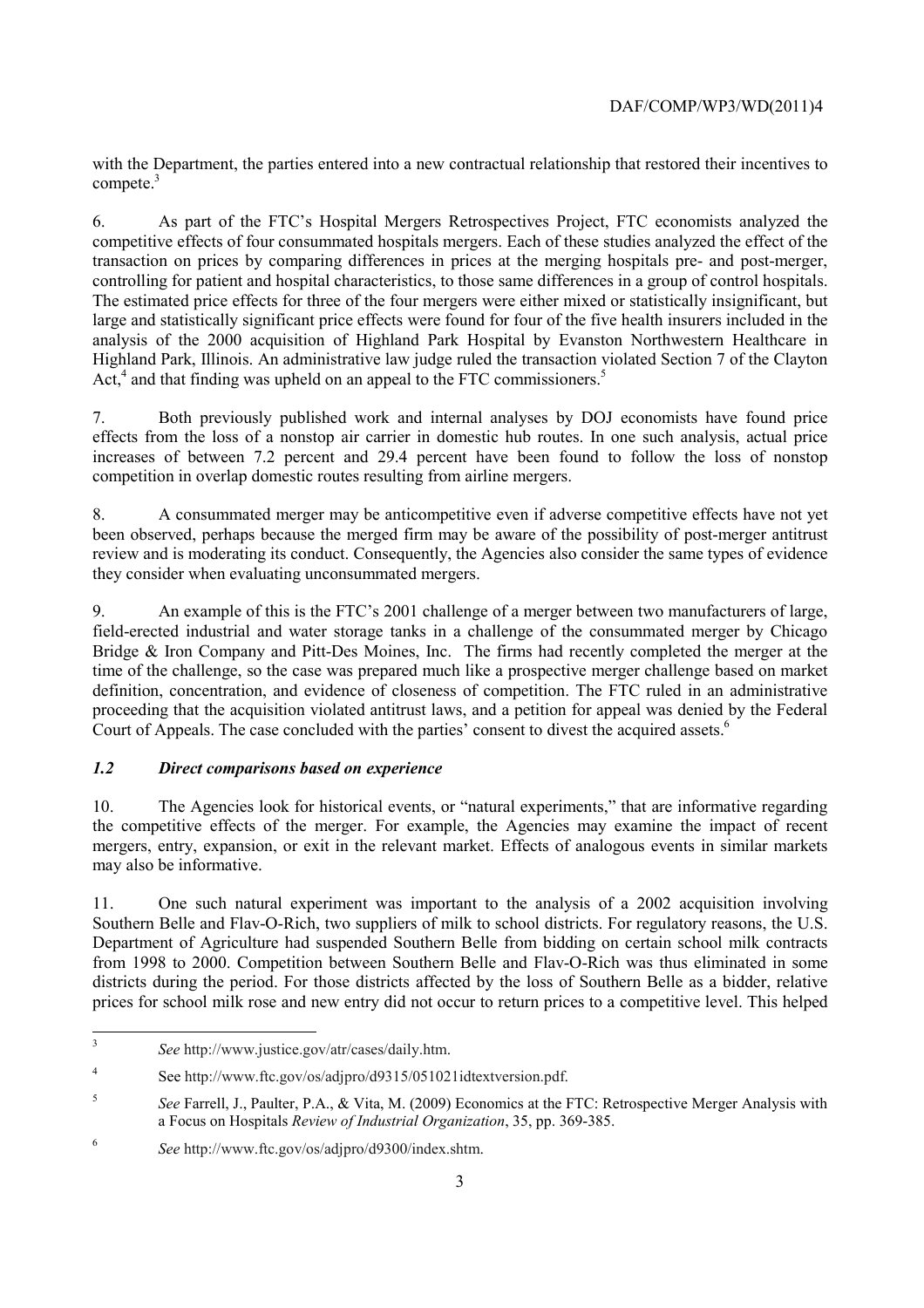inform DOJ's conclusion that the 2002 transaction, by eliminating competition between the parties, would likely result in a significant increase in school milk prices for certain districts.<sup>7</sup>

12. Another such event that helped inform the FTC's evaluation of Nestle Holdings, Inc.'s proposed acquisition of Dreyer's Grand Ice Cream, Inc. in 2003 was the recent entry of Dreyer's into the superpremium ice cream segment. The impact of that entry on sales products in various segments of the market complemented econometric analysis of retail scanner data in both the analysis of market definition and competitive effects.<sup>8</sup>

 geographic regions. This history heightens concerns that transactions eliminating a competitor in the 13. Also relevant to merger analysis is whether the industry has a record of price-fixing conspiracies. DOJ has prosecuted explicit collusion in school milk pricing on multiple occasions, across multiple bidding for school milk contracts will facilitate anticompetitive coordination, as was the case in DOJ's 2010 decision to challenge the merger of Dean Foods and Foremost, discussed below.

14. Another natural experiment informed DOJ's analysis of the 2006 merger between A.O. Smith and GSW-American, two producers of residential tank-style water heaters. Driven largely by tighter energy regulations and increases in raw materials costs, the prices of tank-style water heaters had risen significantly over several years leading up to the merger. Importantly, the factors driving these price increases did not significantly affect the marginal costs of producing tankless water heaters. The relative rise in marginal costs of tank-style water heaters allowed the cross-price elasticity of demand between tank-style and tankless water heaters to be estimated as an upper bound, under the extreme assumption that all growth in tankless unit sales during the period represented diversion from tank-style unit sales. The apparent diversion was small, indicating that losses in sales to tankless products would not likely defeat the profitability of a small but significant and non-transitory increase in the price (SSNIP) of residential tankstyle water heaters by a hypothetical monopolist over these tank-style products.

15. The Agencies also look for reliable evidence based on variations among similar markets. For example, if the merging firms compete in some locales but not others, comparisons of prices charged in regions where they do and do not compete may be informative regarding post-merger prices. In some cases, however, prices are set on such a broad geographic basis that such comparisons are not informative. The Agencies also may examine how prices in similar markets vary with the number of significant competitors in those markets.

16. In the proposed 1997 merger of office supply stores Staples and Office Depot, FTC economists employed a panel data econometric model that estimated the effect of nearby Staples and Office Depot stores on the prices of the other. The analysis indicated that Staples' prices were 6%-8% lower in markets in which it faced competition from Office Depot, holding competition from third-parties constant. These findings corroborated documentary evidence that suggested a price effect of 7%-10%. The FTC authorized its staff to seek a preliminary injunction in federal court to enjoin the merger during the pendency of the administrative proceeding. The FTC's motion was granted, and the parties abandoned the transaction.<sup>10</sup>

17. A similar event-study analysis was employed by FTC economists to analyze potential for reduced competition as a result of the 2007 merger of food retailers Whole Foods and Wild Oats. Again, a panel

<sup>7</sup>*See* http://www.justice.gov/atr/cases/indx122.htm.

<sup>8</sup>*See* http://www.ftc.gov/opa/2003/06/nestle.htm.

<sup>9</sup> Elizabeth Armington, Eric Emch and Ken Heyer (2006), "The Year in Review: Economics at the Antitrust Division, 2005-2006," *Review of Industrial Organization*, vol. 29, pp. 305-326.

<sup>10</sup>*See* http://www.ftc.gov/speeches/other/stspch.shtm.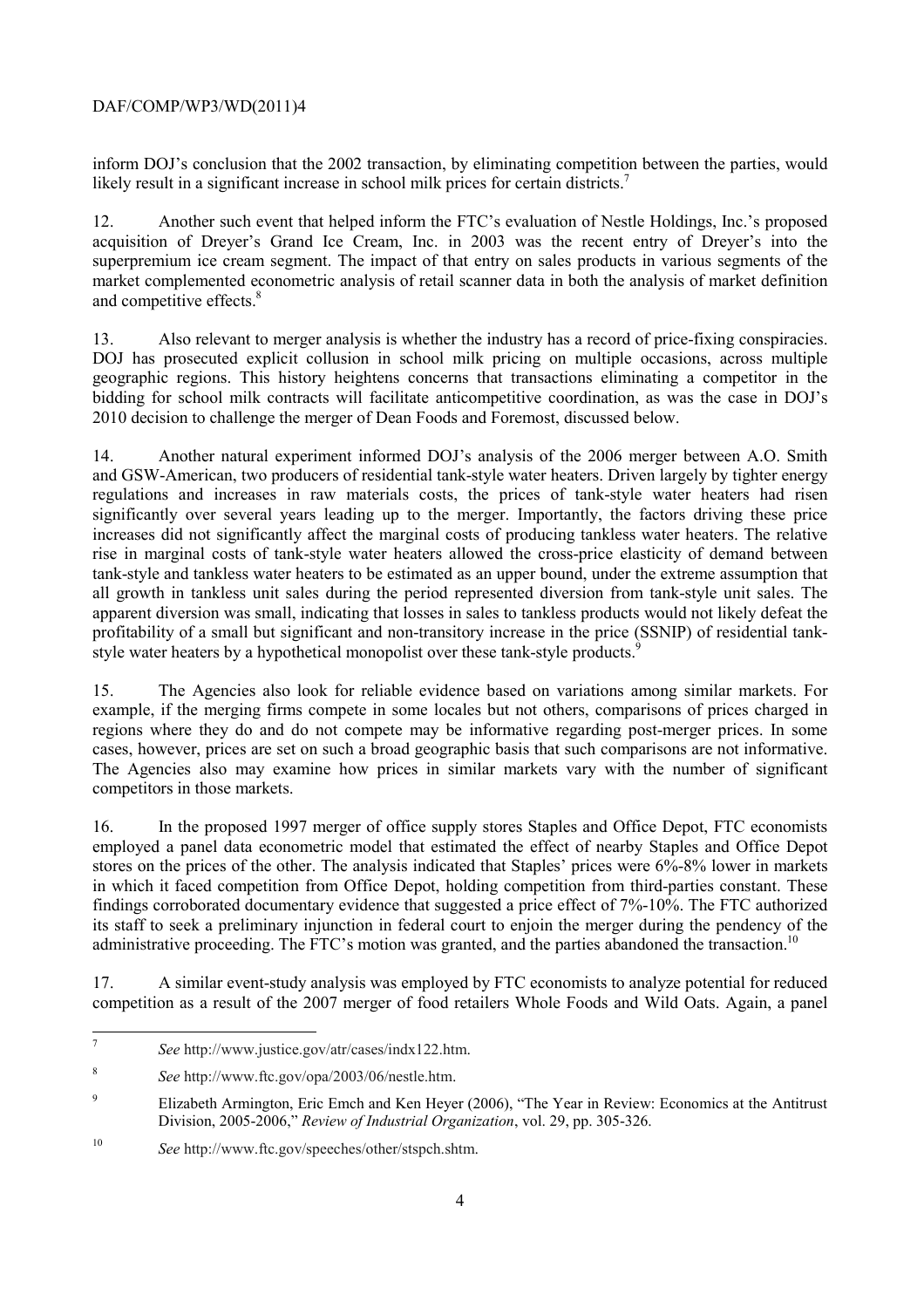data econometric model was employed to estimate the effect of the nearby Whole Foods and Wild Oats stores on the prices and profit margins of the other, controlling for other nearby potential competitors. These included conventional and gourmet food retailers as well as mass merchandisers and club stores. The results indicated that the presence of Whole Foods stores had a significant effect on the prices at Wild Oats stores and that the presence of most other retailers had little or no effect. A federal judge declined to issue a preliminary injunction and the transaction was consummated. However, this ruling was overturned on appeal, and, ultimately, the FTC and Whole Foods reached a consent agreement requiring the divestiture of some of the former Wild Oats stores.<sup>11</sup>

18. The 2008 combination of meat packers JBS, National and Smithfield raised concerns both that the merger might enable the merged firm unilaterally to reduce price for fed cattle in the affected region and that market conditions might facilitate coordinated pricing for fed cattle among the region's few remaining significant packers. DOJ's Economic Analysis Group (EAG) employed a cross-section econometric study of how winning bids for cattle at feedlots varied as a function of the number of independently owned packing facilities located within various distance bands around the feedlot. The Department found that, after controlling for other relevant variables, winning bids tended to be somewhat higher when the number of independent packing facilities located near a feedlot was greater.<sup>12</sup>

 provided by MA plans constitutes a relevant product market, the econometric analysis found that, after competitor's impact in the marketplace increases substantially with firm size.<sup>13</sup> 19. An issue in the 2007 merger of health insurers United and Sierra was the extent to which the terms of Medicare Advantage (MA) plans the merged firm could profitably offer to seniors were constrained by the Medicare alternative. DOJ economists examined cross-market panel data on enrollment by seniors in the different types of health insurance plans. Consistent with the hypothesis that insurance controlling for other relevant variables, an increase in the number of MA plan competitors in a geographic market generated higher enrollment in these products. This indicated that increased MA plan competition resulted in more favorable plan terms, in both price and quality dimensions. EAG staff also looked at the competitive impact of different sized firms in the market. EAG's cross-market empirical work found that a

#### *1.3 Market shares and concentration in a relevant market*

20. The Agencies give weight to the merging parties' market shares in a relevant market, the level of concentration, and the change in concentration caused by the merger. Mergers that cause a significant increase in concentration and result in highly concentrated markets are presumed to be likely to enhance market power, but this presumption can be rebutted by persuasive evidence showing that the merger is unlikely to enhance market power.

 21. In the aforementioned Chicago Bridge investigation, the FTC produced evidence that the acquisition substantially increased the concentration in four relevant markets to support a prima facie case that the acquisition violated antitrust laws. The opinion of the Court of Appeals for the Fifth Circuit cites evidence that the acquisition increased the Herfindahl-Hirschman Index (HHI) by between 2,635 and 4,999 in each of the four markets, and that post-merger HHIs would be as high as 10,000, which is a complete monopoly.<sup>14</sup>

 $\overline{a}$ 

<sup>11</sup>*See* http://www.ftc.gov/os/adjpro/d9324/index.shtm.

<sup>12</sup>*See* http://www.justice.gov/atr/cases/jbsnat.htm.

 $13$ <sup>13</sup>*See* http://www.justice.gov/atr/cases/unitedhealth2.htm.

<sup>14</sup>*See* http://www.ftc.gov/os/adjpro/d9300/080125opinion.pdf.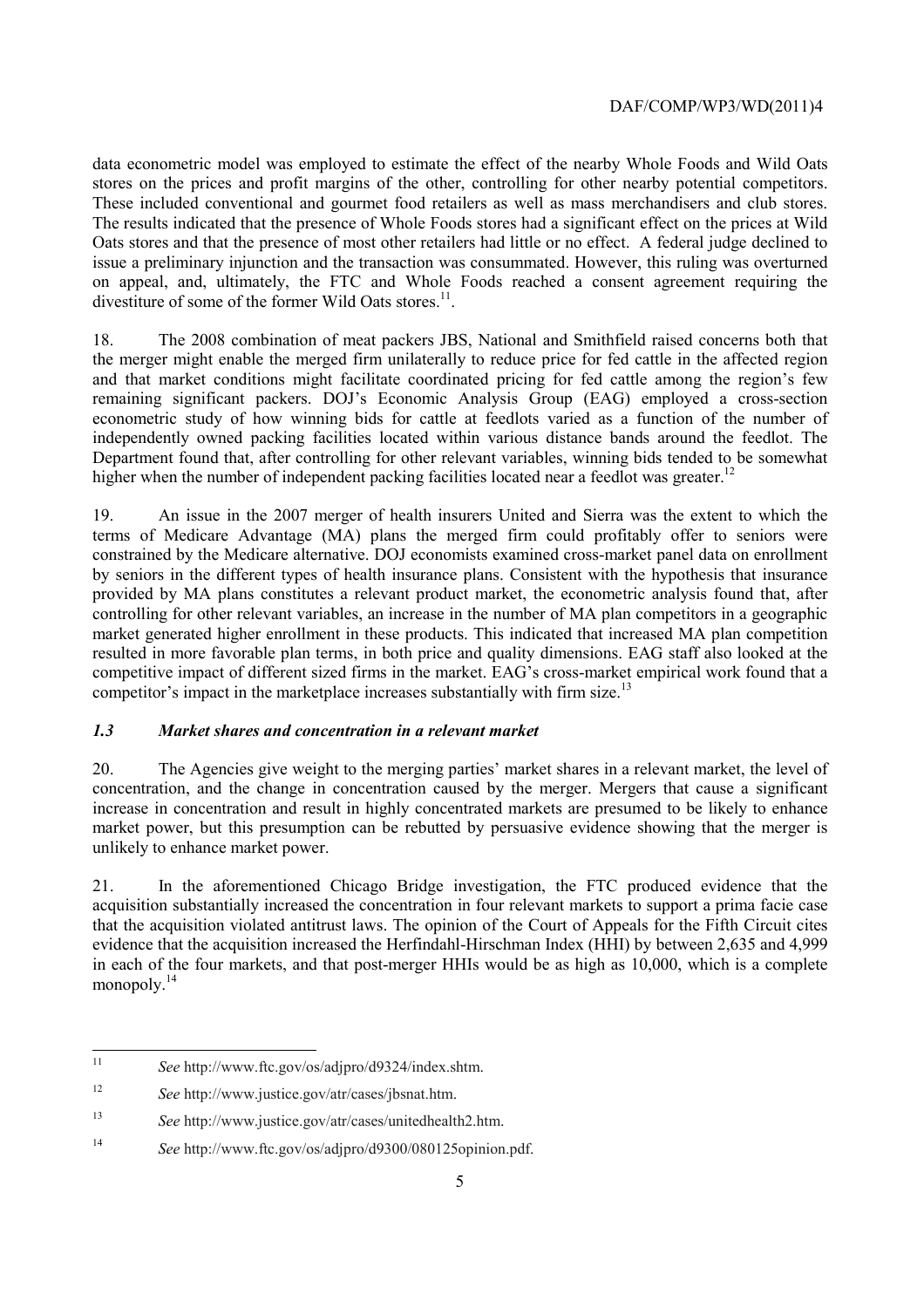22. In another matter, very high and increasing concentration in commercial health insurance in the Lansing, Michigan area helped to inform DOJ's decision to challenge Blue Cross Blue Shield of Michigan's (Blue Cross-Michigan) 2010 attempt to purchase Physicians Health Plan of Mid-Michigan (PHP). Blue Cross-Michigan and PHP are the two largest providers of commercial health insurance in the Lansing area. Blue Cross-Michigan has almost a 70 percent market share in Lansing, and PHP is its largest competitor with approximately a 20 percent market share. The parties' high shares suggest that they are each other's closest competitors. The results from empirical work on win-loss data by DOJ economists were consistent with this hypothesis. The parties abandoned the merger shortly after being informed of DOJ's decision to challenge it.<sup>15</sup>

of likely harm from anticompetitive coordination between the two largest remaining firms post-merger.<sup>16</sup> 23. High and increasing concentration in tin mill products likewise underlay DOJ's concern that the 2006 merger of Mittal Steel with rival producer Arcelor, eliminating Arcelor as an independent competitive force, would significantly increase the risk of anticompetitive conduct between the market's two largest remaining firms. EAG performed an analysis to determine whether these two largest remaining firms could profitably coordinate on a price increase post-merger, taking into account, among other things, the margins of price over marginal cost that the firms would lose on sales captured by non-coordinating fringe players as a result of the price increase, as well as the extent to which these fringe players could expand by filling unused capacity. The potential for fringe expansion was not sufficient to rebut the finding

24. High and increasing concentration also played a role in the FTC's decision to challenge the proposed 2007 acquisition of Prince William Hospital by the Inova Health System in northern Virginia. In this case, the acquiring system had a very large share (65%-70%, depending on the metric used) while the target hospital had a much more modest market share (5%-7%). This disparity in shares suggests that expected price effects due to reduced competition would be highly asymmetric. Consistent with this, the analysis of likely competitive effects performed by FTC economists suggested that the merger would significantly increase the bargaining power of Prince William Hospital in its negotiations with health insurers while having a significantly lower effect on the bargaining power of the Inova Health System. While the competitive effects analysis used in this matter focused on closeness of substitution between the parties, rather than on concentration per se, Inova's very large share strongly suggests that it is likely to be a close substitute for Prince William. Hence, market concentration indices, which were well above the thresholds for which the transaction would be presumed to be anticompetitive, played an important role in the investigation. The parties abandoned the transaction shortly after the FTC announced its challenge.<sup>17</sup>

competitions.<sup>18</sup> 25. High market shares are not sufficient evidence for a merger challenge, though. In the 2005 merger between Blackboard and WebCT, on the other hand, the parties' very large shares in installed-base course management software implemented by academic institutions raised initial concerns, but these were allayed by further analysis. DOJ economists analyzed accounts that the merging firms had lost in recent competitions. EAG looked at these win-loss data to get a better sense of the extent to which the switching behavior of educational institutions overall, and of specific types of institutions in particular, revealed whether the merging firms' products were next-best substitutes. No more than a small percentage of the accounts lost by Blackboard were lost to WebCT, and vice versa. Accordingly, the parties' large installedbase shares, though artifacts of past success, overstated their competitive significance in future bidding

 $\overline{a}$ 

See http://www.justice.gov/atr/public/press\_releases/2010/256259.htm.

<sup>16</sup> <sup>16</sup>*See* http://www.justice.gov/atr/cases/mittal.htm.

<sup>17</sup> <sup>17</sup>*See* http://www.ftc.gov/os/adjpro/d9326/index.shtm.

<sup>18</sup>*See* Elizabeth Armington et al., supra note 9, p. 307.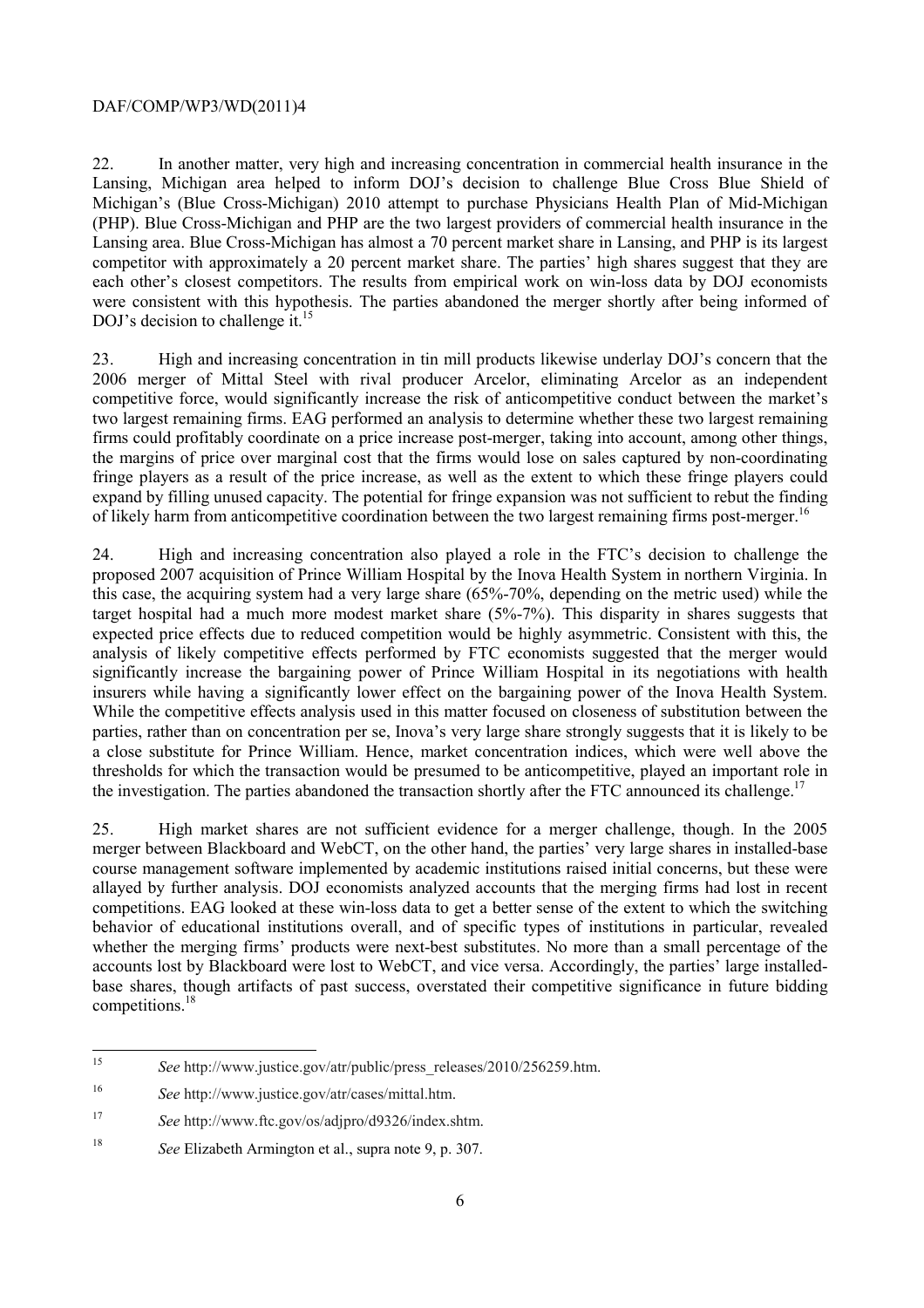26. The FTC's investigation of the 2010 acquisition of AdMob by Google offers another example of when current shares, or recent trajectories of shares, may be poor predictors of future competitive significance. AdMob was a leading mobile advertising network, and Google was a significant and fastgrowing rival. Mobile advertising networks place advertisements in applications on mobile devices such as Apple's iPhone, Android and Blackberry smart-phones, and tablet devices. Initially, there was concern that the merger would reduce competition in the terms that mobile advertising networks offer advertisers and application developers, and that Google would reduce its R&D in mobile advertising once it had AdMob's technology. However, staff learned that Apple itself was about to launch its own mobile advertising network and announced its intention to manage its iPhone platform in a way that would provide advantages to its mobile advertising network that would not be available to competitors. This development made the current shares of AdMob and Google, and Google's recent growth, in this market poor indicators of the likely harm to competition. The FTC closed its investigation and allowed Google to acquire AdMob. *See*  http://www.ftc.gov/opa/2010/05/ggladmob.shtm.

## *1.4 Substantial head-to-head competition*

 adverse unilateral effects, which result directly from the loss of that competition. This evidence can also 27. The Agencies consider whether the merging firms have been, or likely will become absent the merger, substantial head-to-head competitors. Such evidence can be especially relevant for evaluating inform market definition.

28. Documents obtained by DOJ in its investigation of the merger between Dean Foods and Foremost revealed that, for many school districts, the merging parties were the only two bidders for school milk contracts in recent years. For other school districts, one of the parties was the only bidder while the other was the next-lowest-cost supplier due to factors such as distance from the processing plant or the nearby presence of an established distribution network.<sup>19</sup>.

 29. Evidence of head-to-head competition also played a key role in DOJ's 2010 challenge to the merger between Baker Hughes and BJ Services, two of only four companies that operate specially equipped vessels that provide oil and gas companies with vessel stimulation services in the U.S. Gulf of Mexico. For many customers, Baker Hughes and BJ Services ranked first and second in terms of total expenditures on vessel stimulation services. The parties' services also had many characteristics in common. For example, they operated in the same water depths and at many of the same locations. The Department found substantial diversion between the parties. This, together with the high margins the parties earned, implied a high gross upward pricing pressure index (GUPPI), which informed DOJ's conclusion that, absent the negotiated divestiture of vessels, the merger was likely to result in significant unilateral increases in price. $20$ .

30. Evidence of substantial head-to-head competition played an important role in the FTC's challenge of the Whole Foods/Wild Oats merger. In addition to the aforementioned econometric evidence, documentary evidence indicated that the elimination of a key competitor was a primary motivation of the transaction. Whole Foods' documents identified Wild Oats as its closest competitor, and that eliminating the competition imposed by Wild Oats would enable it to raise price, increase profitability, and would greatly reduce the likelihood that a third-party food retailer could reposition itself to compete with Whole Foods by acquiring Wild Oats.

 31. The FTC's 2003 investigation of General Electric Co.'s proposed acquisition of Agfa NDT Inc. from Agfa-Gevaert N.V. also found evidence of head-to-head competition between the merging parties.

<sup>19</sup>*See* http://www.justice.gov/atr/cases/deanfoods.htm.

<sup>20</sup>*See* http://www.justice.gov/atr/cases/baker.htm.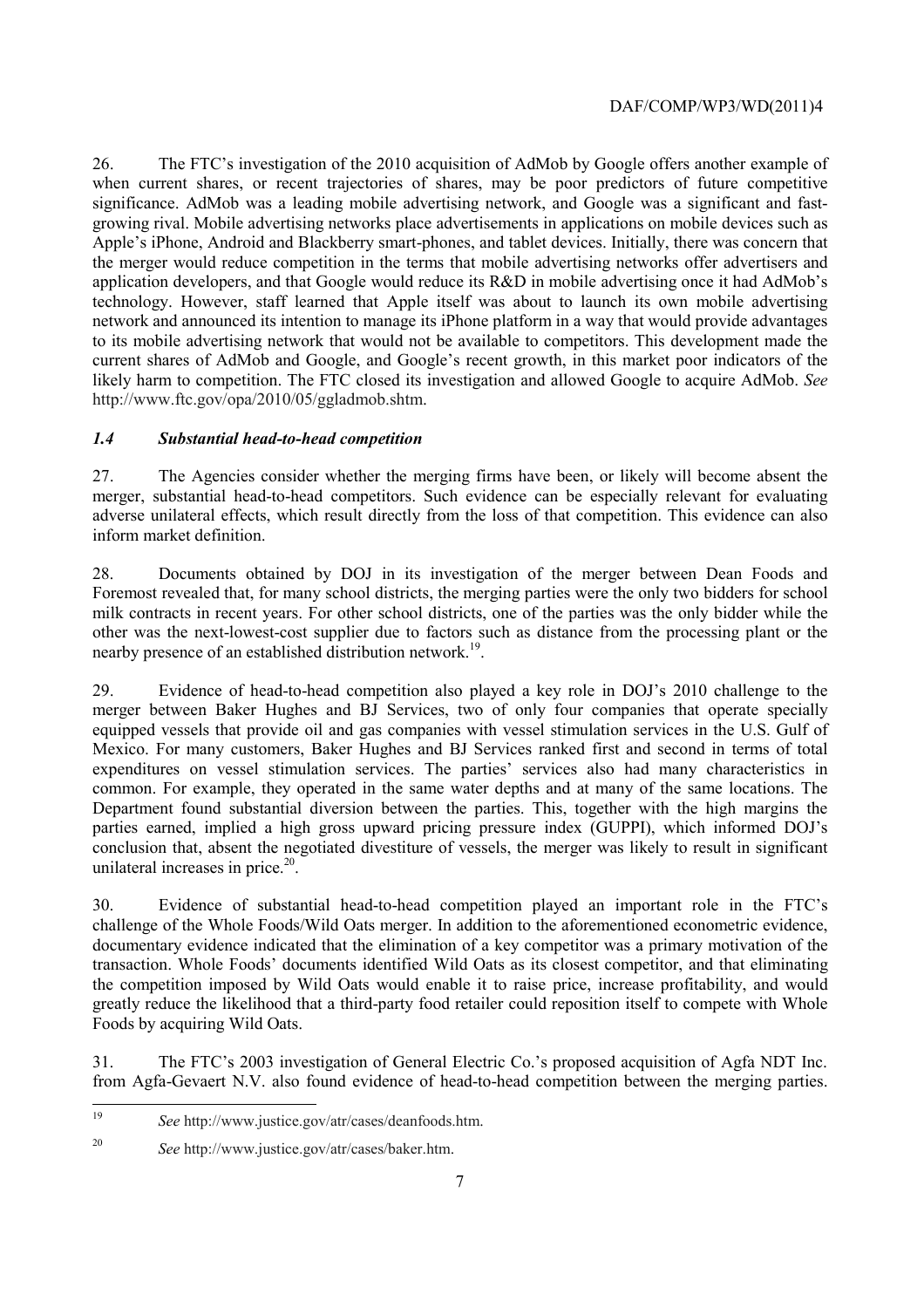their customers. The Commission obtained a consent order requiring divestiture of GE's NDT business.<sup>21</sup> The two largest suppliers of ultrasonic non-destructive testing equipment in the United States were subsidiaries of these companies. The combined firm would have had a market share in excess of 70% in each of several relevant markets. The closeness of competition went beyond high concentration ratios, with documentary and testimonial evidence that the parties' products were often the first and second choices of

# *1.5 Disruptive role of a merging party*

32. The Agencies consider whether a merger may lessen competition by eliminating a "maverick" firm, i.e., a firm that plays a disruptive role in the market to the benefit of customers. For example, if one of the merging firms has a strong incumbency position and the other merging firm threatens to disrupt market conditions with a new technology or business model, their merger can involve the loss of actual or potential competition.

33. Likewise, one of the merging firms may have the incentive to take the lead in price cutting or other competitive conduct or to resist increases in industry prices. A firm that may discipline prices based on its ability and incentive to expand production rapidly using available capacity also can be a maverick, as can a firm that has often resisted otherwise prevailing industry norms to cooperate on price setting or other terms of competition.

 illustrates how revealing a party's internal documents can be about the nature of competitive interactions. 34. Dean Foods' acquisition of rival Foremost's milk processing plants, challenged by DOJ in 2010, Dean's internal memoranda referred to Foremost in terms suggesting that Foremost was a maverick whose quest for greater plant utilization threatened existing margins in fluid milk. Those same memoranda characterized Dean's other rivals as "good competitors" whose plants were close to full capacity and who therefore lacked Foremost's aggressive pricing incentives. $^{22}$ 

# **2. Sources of evidence**

35. The Agencies consider many sources of evidence in their merger analysis. The most common sources of reasonably available and reliable evidence are the merging parties, customers, other industry participants, and industry observers.

# *2.1 Merging parties*

36. The Agencies typically obtain substantial information from the merging parties. This information can take the form of documents, testimony, or data, and can consist of descriptions of competitively relevant conditions or reflect actual business conduct and decisions.

37. Documents created in the normal course of business are more probative than documents created as advocacy materials in merger review. Similarly, documents describing industry conditions can be informative regarding the operation of the market and how a firm identifies and assesses its rivals, particularly when business decisions are made in reliance on the accuracy of those descriptions. This is aptly illustrated by the discussions of the Miller-Coors (below), Staples-Office Depot (above), and Dean Foods-Foremost (above) cases.<sup>23</sup>

 $\overline{a}$ <sup>21</sup>*See* http://www.ftc.gov/opa/2003/12/geagfa.htm.

 $22$ <sup>22</sup>*See* http://www.justice.gov/atr/cases/deanfoods.htm.

<sup>23</sup>*See* ¶¶ 39, 16, and 28 and 34, infra.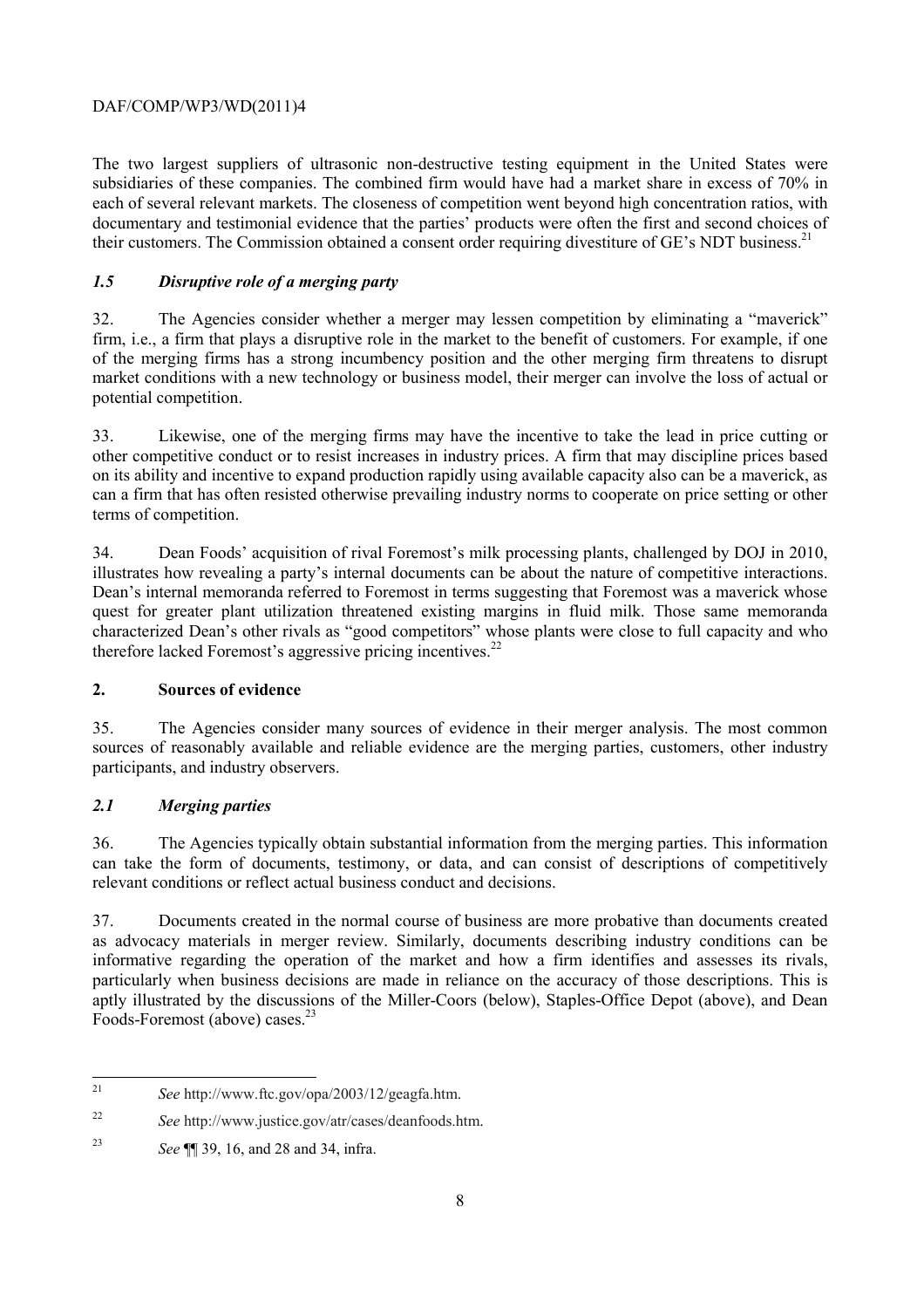38. The business decisions taken by the merging firms also can be informative about industry conditions. For example, if a firm sets price well above incremental cost, that normally indicates either that the firm believes its customers are not highly sensitive to price (which is not in itself of antitrust concern) or that the firm and its rivals are engaged in coordinated interaction. Incremental cost depends on the relevant increment in output as well as on the time period involved, and in the case of large increments and sustained changes in output it may include some costs that would be fixed for smaller increments of output or shorter time periods.

came not from each other but from Anheuser-Busch.<sup>24</sup> 39. To assess the potential for the 2008 venture between beer producers Miller and Coors to result in unilateral price increases, DOJ economists ran merger simulations based on estimates from a mixed logit demand system. The analysis revealed that by far the greatest competition facing both Miller and Coors

40. Explicit or implicit evidence that the merging parties intend to raise prices, reduce output or capacity, reduce product quality or variety, withdraw products or delay their introduction, or curtail research and development efforts after the merger, or explicit or implicit evidence that the ability to engage in such conduct motivated the merger, can be highly informative in evaluating the likely effects of a merger. This is aptly illustrated by the foregoing discussion of the transactions involving the Charleston Gazette and the Charleston Daily Mail, and Whole Foods/Wild Oats.

41. Another example is given in the FTC's challenge of the 2008 acquisition of the Center for Advanced Imaging (CAI) and the Center for Surgical Excellence (CSE) by the Carilion Clinic. CAI and CSE were free-standing clinics that competed with Carilion on a variety of outpatient services. CAI offered outpatient imaging services similar to Carilion's, but at a lower price, and offered faster, more flexible scheduling (including weekends), and a shorter turnaround time in reporting results to physicians. Carilion noted that CAI's pricing and quality were a significant competitive threat and had directly affected Carilion's volumes. The acquisition, therefore, would limit Carilion's incentives to compete with CAI in both price and non-price attributes. The parties abandoned the transaction shortly after the FTC announced its challenge. *See* http://www.ftc.gov/os/adjpro/d9338/index.shtm.

 inelastic demand, implying a price increase need not result in a sufficiently large loss in sales to offset the 42. In the FTC's challenge of Dun & Bradstreet Corporation's 2009 acquisition of its nearest rival in the education marketing business, Quality Educational Data, the parties submitted evidence of high profit margins in support of a critical loss argument to support the contention that a post-merger price increase would be unprofitable. In accordance with the 2010 Horizontal Merger Guidelines, the FTC found that absent information to the contrary, high margins should be taken as evidence that the firms face relatively profitability of higher prices. To the contrary, the Commission found that the weight of the evidence suggested that a post-merger price increase would be profitable.<sup>25</sup>

43. The 2008 merger between Abitibi and Bowater, the two largest producers of newsprint in North America, raised concerns that the loss of competition would give the merged firm an incentive to withdraw capacity. The evidence made clear that the level of capacity utilization is a key driver of the price of newsprint. In analyzing the merger, DOJ economists developed an econometric model to analyze a firm's unilateral incentive to close capacity, using data from the merging parties. The model predicted that the merged firm would have an incentive to close capacity above and beyond the capacity the parties would

<sup>24</sup>*See* http://www.justice.gov/atr/public/press\_releases/2008/233845.htm.

<sup>25</sup>*See* http://www.ftc.gov/os/adjpro/d9342/100910dunbradstreetanal.pdf.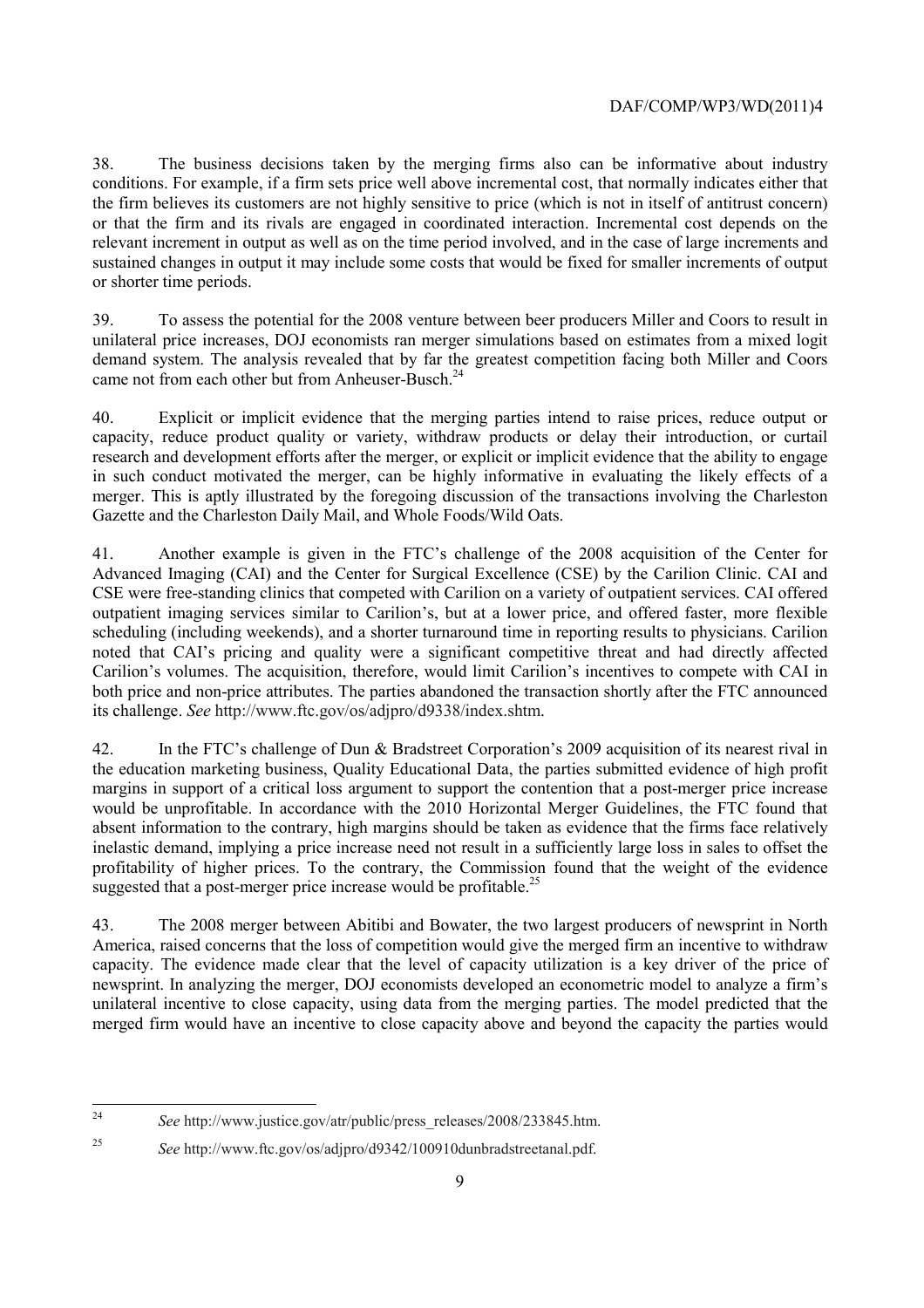have withdrawn individually absent the merger in the face of declining demand. DOJ resolved this competitive concern through a negotiated divestiture that restored incentives to maintain capacity.<sup>26</sup>

withdrawal of CRB capacity and negotiated a divestiture that restored competition.<sup>27</sup> 44. Similar issues arose in the merger of Altivity and GPC. Both Altivity and GPC produced coated recycled boxboard (CRB), which is used to make cereal boxes and similar packaging products. GPC, however, also produced roughly half of the North American supply of the closest substitute for CRB. The sole rival producer of that substitute was near capacity. DOJ's EAG developed an econometric model modified to allow for the fact that closing CRB capacity would affect the merged firm's profits on both CRB and the closest substitute. DOJ concluded that the transaction would lead to an anticompetitive

 45. The Agencies likewise look for reliable evidence that the merger is likely to result in efficiencies. The Agencies give careful consideration to the views of individuals whose responsibilities, expertise, and experience relating to the issues in question provide particular indicia of reliability.

46. In the 2008 venture between beer producers Miller and Coors, for example, documents that Miller had produced in the normal course of business provided DOJ with credible evidence on freight efficiencies likely to be realized as a result of the transaction. Miller had, prior to its decision to join with Coors, commissioned a business consulting firm to analyze various potential industry combinations. The consulting firm developed a model of freight efficiencies that could be realized by each such combination, through redistribution of the merged firm's production across its combined production facilities. DOJ examined the consulting firm's modeling approach and found its resulting estimates to be reasonable.<sup>28</sup>

 with Novazyme. Furthermore, Genzyme claimed that the combination of the skills and knowledge of the 47. In 2004, efficiency claims played a key role in the FTC's decision not to challenge Genzyme Corporation's acquisition of Novazyme Pharmaceuticals, Inc. This merger joined the only two firms developing the enzyme replacement therapy to treat Pompe disease. Genzyme asserted that it had sufficient incentive to bring its Pompe treatment to market as soon as possible, regardless of whether it was in a race two firms would hasten the development of such a treatment. The Commission voted to close the investigation without challenging the transaction due, in part, to the evidence supporting the claim that the merger would accelerate development of the drug.<sup>29</sup>

 for" schedules for October 2008 that the two carriers had published the previous June. EAG compared the 48. The 2008 merger of airlines Northwest and Delta posed the prospect of realizing consumer benefits by facilitating schedule improvements. DOJ's EAG conducted an analysis using a number of different hypothetical post-merger flight schedules, including one produced by the parties as part of what appeared to be a legitimate business effort to assess post-merger opportunities, as well as the actual "butforecasted demand for the merged carrier under plausible post-merger schedules with the but-for schedules. Using demand elasticity estimates consistent with the empirical literature on the airline industry, the economists were able to calculate the change in consumer welfare implied by the predicted traffic changes. The best estimates of the likely increases in consumer welfare from improved scheduling, though modest, significantly exceeded the potential harm to consumers in aggregate on all overlap routes served by the merging carriers.<sup>30</sup>

<sup>26</sup>*See* http://www.justice.gov/atr/cases/abitibi.htm.

<sup>27</sup>*See* http://www.justice.gov/atr/cases/alti.htm.

<sup>28</sup> <sup>28</sup>*See* http://www.justice.gov/atr/public/press\_releases/2008/233845.htm.

<sup>29</sup>*See* http://www.ftc.gov/opa/2004/01/genzyme.shtm.

<sup>30</sup>*See* http://www.justice.gov/atr/public/press\_releases/2008/238849.htm.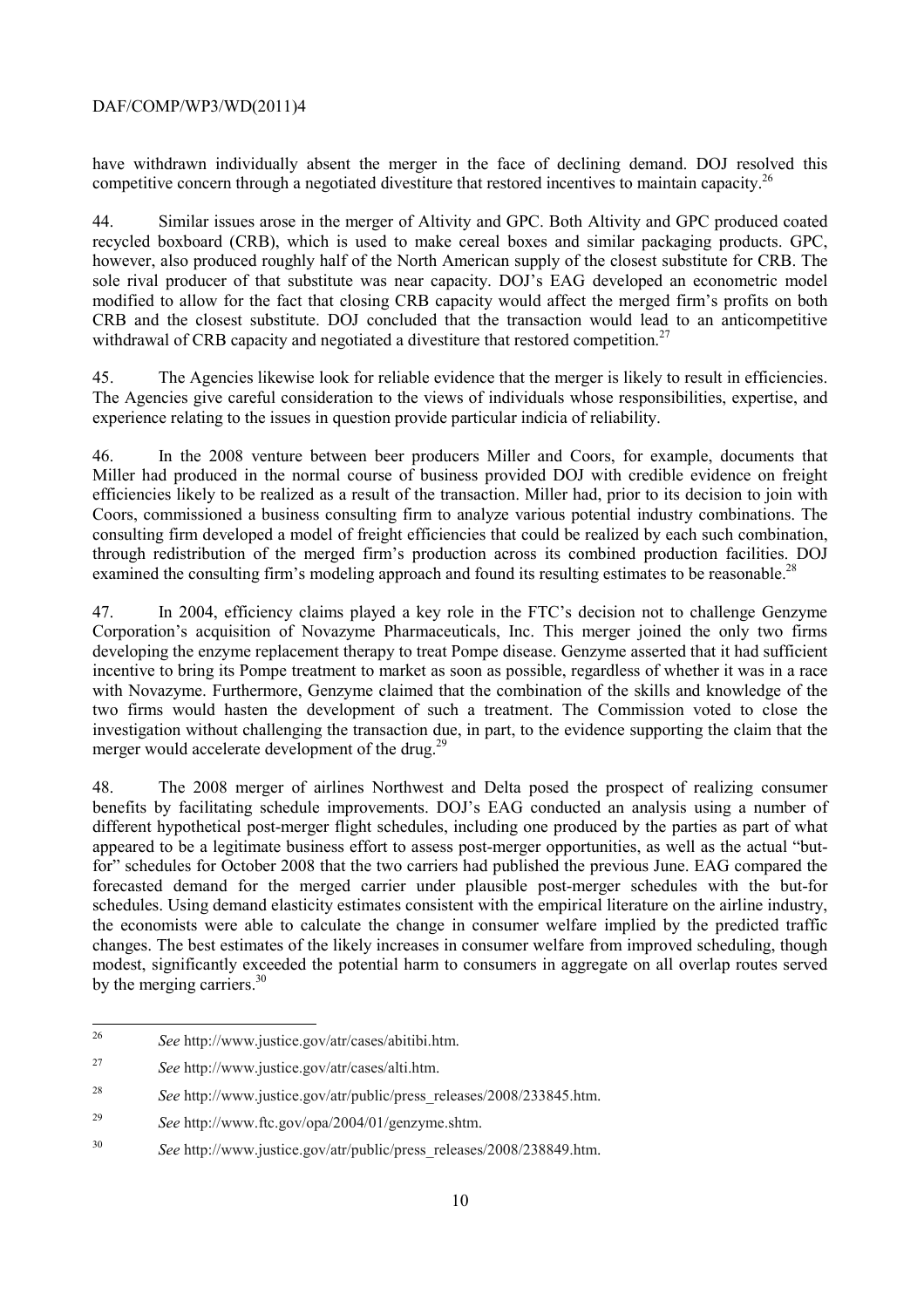49. The financial terms of a transaction may also be informative regarding its competitive effects. For example, a purchase price in excess of the acquired firm's stand-alone market value may indicate that the acquiring firm is paying a premium because it expects to be able to reduce competition or to achieve efficiencies.

# *2.2 Customers*

50. Customers can provide a variety of information to the Agencies, ranging from information about their own purchasing behavior and choices to their views about the effects of the merger itself.

51. Information from customers about how they would likely respond to a price increase, and the relative attractiveness of different products or suppliers, may be highly relevant, especially when corroborated by other evidence such as historical purchasing patterns and practices. Customers also can provide valuable information about the impact of historical events such as entry by a new supplier.

52. The conclusions of well-informed and sophisticated customers on the likely impact of the merger itself can also help the Agencies investigate competitive effects, because customers typically feel the consequences of both competitively beneficial and competitively harmful mergers. In evaluating such evidence, the Agencies are mindful that customers may oppose, or favor, a merger for reasons unrelated to the antitrust issues raised by that merger.

53. For example, in DOJ's challenge of Microsemi's acquisition of Semicoa assets (discussed above), sophisticated customers provided critical information regarding the importance of certain product

 and service features, historical events relevant to the competitive effects analysis, and prospects for entry. 54. Also, FTC staff determined that information from purchasers of ready-mix concrete in Tucson, Arizona suggested that the relevant market in a proposed merger between Cemex and RMC Group included just three independent ready-mix concrete suppliers in the Tucson area. Concern over potential coordinated effects due to the merger in the Tucson area led the Commission to stipulate that Cemex must divest RMC's Tucson-area ready-mix concrete assets as part of a consent agreement.<sup>31</sup>

55. When some customers express concerns about the competitive effects of a merger while others view the merger as beneficial or neutral, the Agencies take account of this divergence in using the information provided by customers and consider the likely reasons for the divergence of views. For example, if for regulatory reasons some customers cannot buy imported products while others can, a merger between domestic suppliers may harm the former customers even if it leaves the more flexible customers unharmed.

 56. An example of this is the FTC's concern that the 2009 proposed merger of two nationwide chains of travel centers, Pilot and Flying J, would allow the merged firm to increase the price of diesel fuel charged to long-haul truck fleets. Notably, the complaint did not allege potential harm to other customers of the travel centers, such as owners of short-haul truck fleets who may be able to efficiently negotiate with local travel centers or other sellers of diesel fuel. Consequently, the consent agreement accepted by the Commission focused on ensuring that the revised terms of the transaction would protect the interest of long-haul truck fleets. $32$ 

57. When direct customers of the merging firms compete against one another in a downstream market, their interests may not be aligned with the interests of final consumers, especially if the direct

 <sup>31</sup>*See* http://www.ftc.gov/opa/2005/02/cemex.htm.

<sup>32</sup>*See* http://www.ftc.gov/os/caselist/0910125/index.shtm.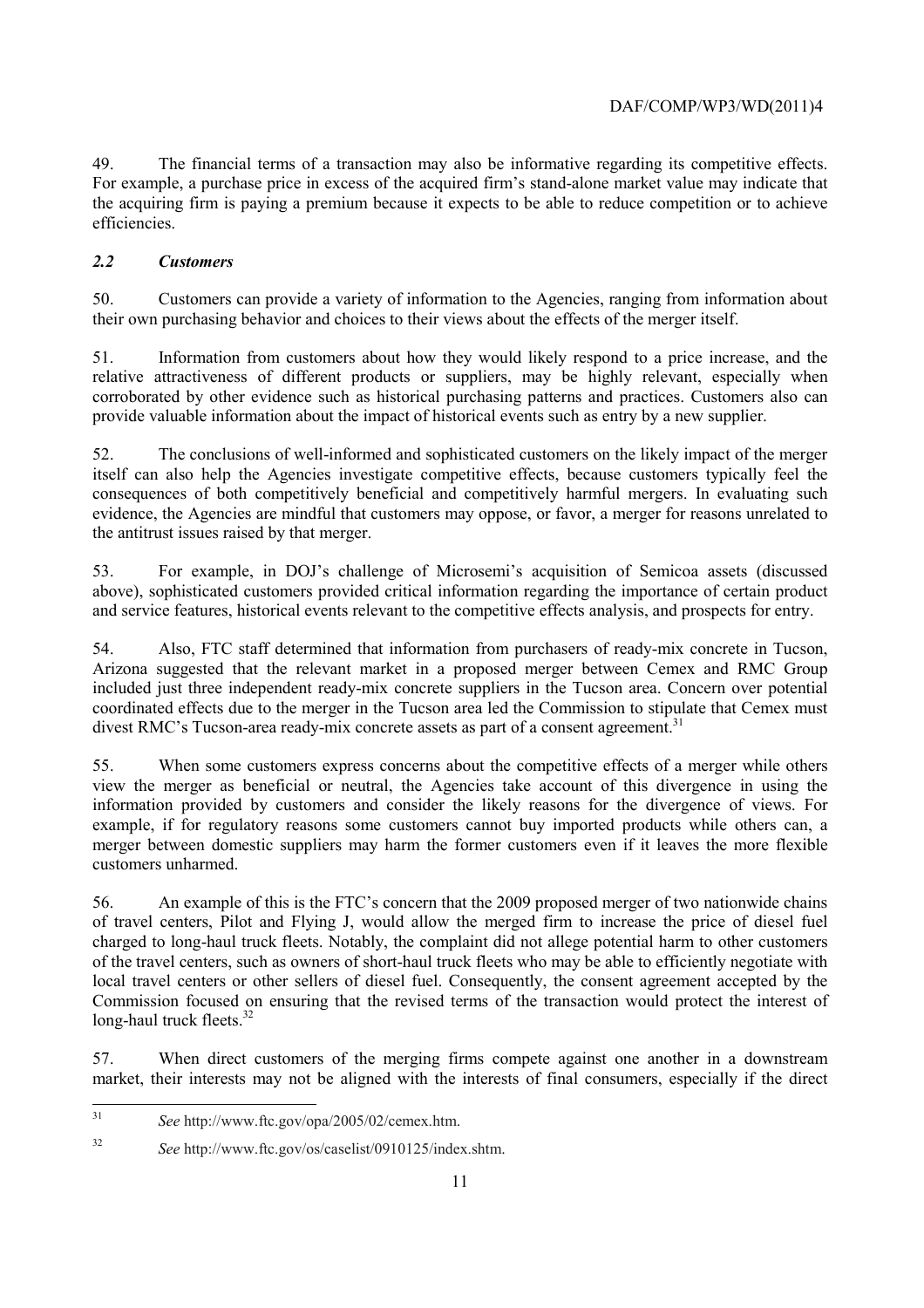customers expect to pass on any anticompetitive price increase. A customer that is protected from adverse competitive effects by a long-term contract, or otherwise relatively immune from the merger's harmful effects, may even welcome an anticompetitive merger that provides that customer with a competitive advantage over its downstream rivals.

# *2.3 Other industry participants and observers*

58. Suppliers, indirect customers, distributors, other industry participants, and industry analysts can also provide information helpful to a merger inquiry. The interests of firms selling products complementary to those offered by the merging firms often are well aligned with those of customers, making their informed views valuable.

59. Economic analysis of mergers at the agencies often includes econometric analysis of data collected by third party data vendors including point of sales data. This includes data sources that collect information from grocery store checkout scanners, on subscriptions and advertising insertions from newspapers, gasoline and diesel fuel sales from vehicle fleet sales cards, and pharmaceutical prescription dispensing systems.

60. Information from firms that are rivals to the merging parties can help illuminate how the market operates. The interests of rival firms often diverge from the interests of customers, since customers normally lose, but rival firms gain, if the merged entity raises its prices. For that reason, the Agencies do not routinely rely on the overall views of rival firms regarding the competitive effects of the merger. However, rival firms may provide relevant facts, and even their overall views may be instructive, especially in cases where the Agencies are concerned that the merged entity may engage in exclusionary conduct.

61. Findings in published academic research can also inform the Agencies' merger analyses. In DOJ's investigation of the Mittal-Arcelor merger, discussed above, as well in the 2004 merger between the electric and gas utilities Exelon and PSEG,<sup>33</sup> published estimates of industry demand elasticities informed the Department's review of competitive issues.

62. DOJ economists have used the publicly-available DB1B airline ticket database maintained by the U.S. Department of Transportation to analyze how variation in competitive conditions affects the pricing of tickets on transatlantic flights. The econometric evidence shows that a reduction in the number of competing airlines offering nonstop transatlantic flights can result in large, statistically significant price increases.

# **3. The role of economists**

63. The remainder of this paper explains briefly the use of economists at the Agencies, including how they are organized within each agency and how their skills are employed in the course of investigations.

# *3.1 The structure of the antitrust division's EAG*

64. The economics arm of the Antitrust Division is its Economic Analysis Group ("EAG"). This is a group of approximately 50 career economists and a small number of financial analysts, supported by research assistants, interns, and computer, administrative, and secretarial support staff. The ratio of economists to attorneys in the Division's has varied over time, but is currently approximately 1:6. The economists work primarily on merger investigations, allegations of monopolization or anticompetitive

*See* http://www.justice.gov/atr/cases/exelon.htm.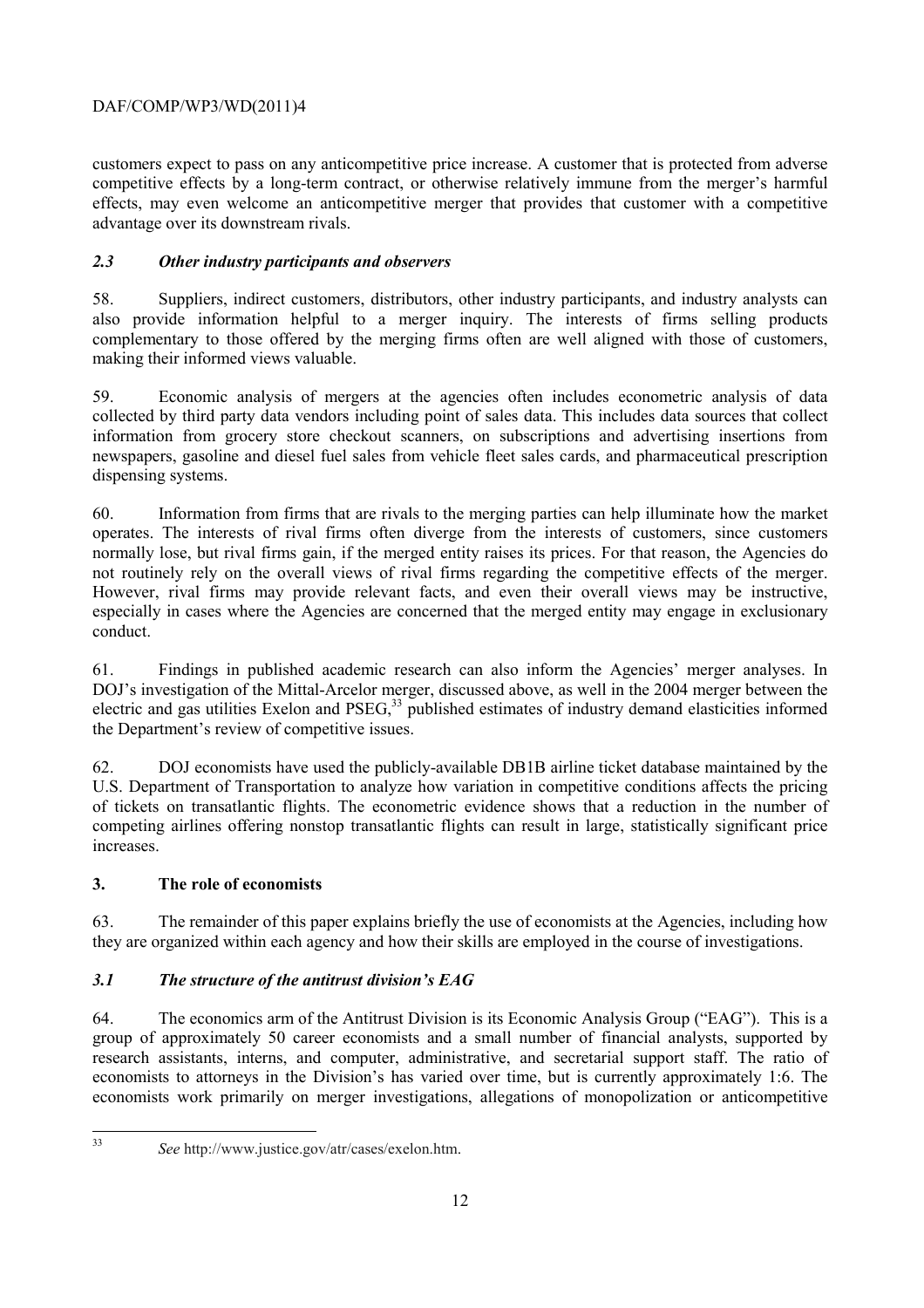monopoly maintenance, and competition advocacy–which typically involves commenting formally or informally on legislative proposals or regulatory proceedings at other federal agencies. EAG also provides support during litigation and assists in criminal investigations and trials. In addition, it has a very active research program and its economists frequently make presentations at conferences and publish in scholarly journals.

There are a total of six EAG managers: a chief and assistant chief for each of three sections. 65. There are a total of six EAG managers: a chief and assistant chief for each of three sections. They are supervised by two economists in the Division's Front Office. The first is a career Division economist who serves as Economics Director. The second, and the Division's highest ranking economist, is the Deputy Assistant Attorney General for Economics. The latter is a political appointee with a professional background in industrial organization and antitrust chosen from academia for a term of, typically, two years.

 with six managers. The staff operates as a common pool, working for any or all of the managers. We have 66. Despite its organization into three sections, EAG operates essentially as one integrated section found this arrangement to be more efficient than assigning individual staff to specific managers, specific industries, or specific legal sections. The approach allows management to take advantage of the staff's availability and expertise when making assignments, and permits each economist to work with multiple legal sections and multiple EAG managers, allowing maximum flexibility either to specialize or to diversify the work he or she handles. In essence, we view the benefits of added flexibility–including the personal and professional satisfaction to economists who value diversity--to exceed those of rigid specialization.

 responsibility for a portion of the matters within two (of the Division's six) legal sections. This partial 67. The six EAG managers specialize somewhat by industry, with each sharing primary specialization allows the managers to develop industry-specific human capital while at the same time allowing for variety in management assignments and flexibility in dividing up EAG's overall workload across managers.

 amongst themselves rather than, as is the case in many of the Division's legal sections, having the Chief assigned to work on their investigations, and they report regularly to the Economics Director and/or the 68. The management structure in EAG is relatively flat, with the managers dividing the work and Assistant Chief work together on the same investigations. The managers supervise the economists Deputy for Economics. The Director and Deputy tend to divide primary responsibility amongst themselves for particular investigations, although they frequently work together and interact regularly with the Division's Legal Deputies and with the Assistant Attorney General for Antitrust. They maintain an involvement throughout the progress of all significant investigations, receiving weekly reports and having weekly meetings with management to discuss resource allocation, staffing, and the status and economic analysis of active matters.

#### *3.2 The structure of the FTC's Bureau of Economics*

69. The Federal Trade Commission is organized into three functional bureaus. The Bureau of Consumer Protection and the Bureau of Competition are comprised of attorneys responsible for the FTC's consumer protection and competition missions. The third bureau, the Bureau of Economics (BE), contains the economists responsible for supporting both missions.

70. The approximately 65 non-managerial career staff economists in BE are divided into two antitrust divisions with about 45 economists and one consumer protection division with about 20 economists. The bureau also has a division of about 3 economists that coordinates and supports the applied research undertaken by these other groups of economists. More than two-thirds of the FTC's economists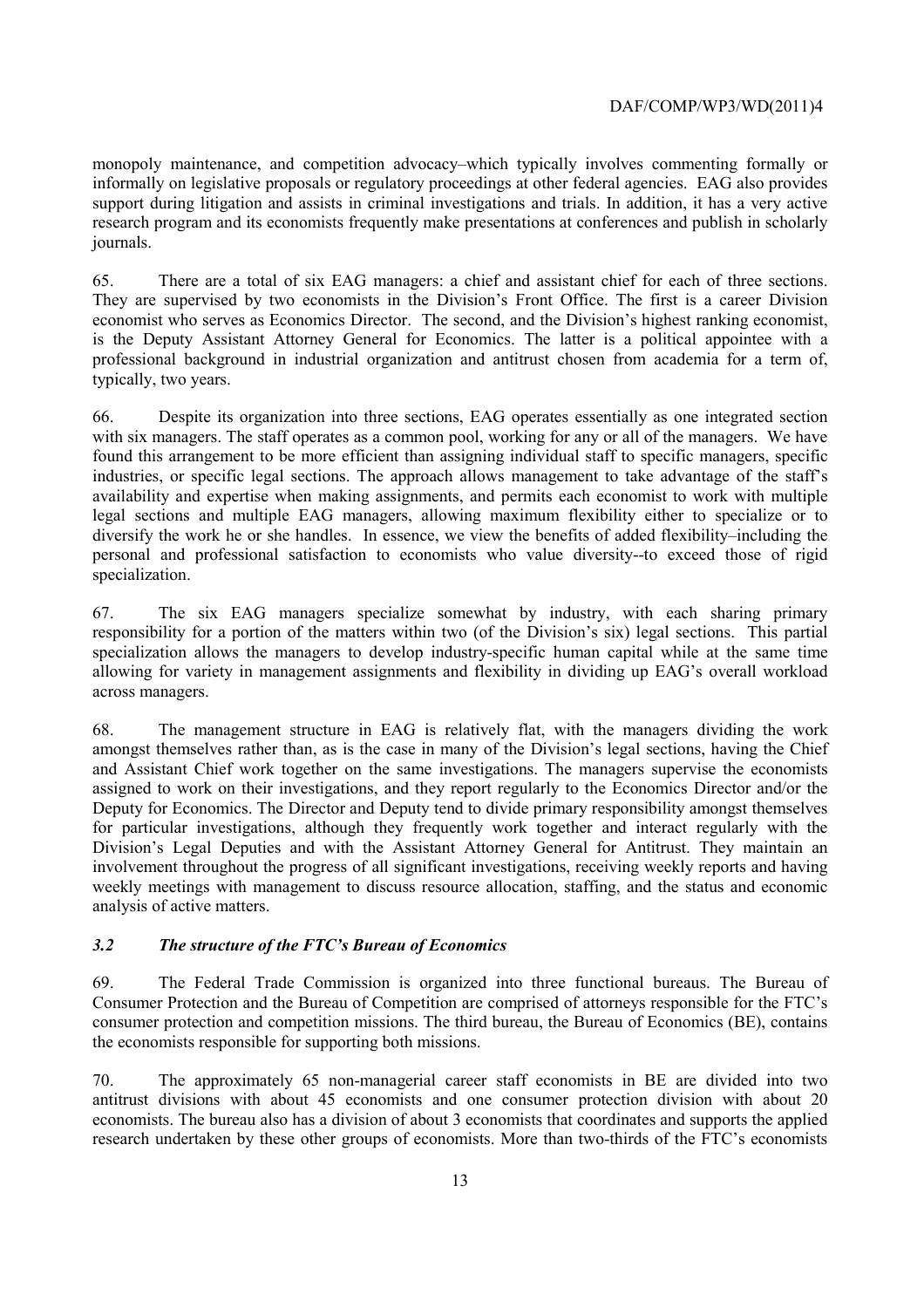are doing antitrust work, including analysis of mergers and horizontal restraints as well as conducting research relevant to the FTC's overall mission. The Bureau contains also a number of research analysts, financial analysts, and administrative and secretarial support staff.

71. The head of BE is the Bureau Director, who is appointed by the Chairman of the FTC and serves at the Chairman's pleasure. There are three Deputy Directors with responsibility for the antitrust mission, the consumer protection mission, and the R&D mission.

 Director, manage cases. Each of the two divisions is roughly the same size with about 20 economists. They 72. Within the antitrust group there are two line divisions that are dedicated to antitrust work, each managed by an Assistant Director who reports to the Deputy Director for Antitrust (and ultimately the Bureau Director). Each division has two Deputy Assistant Directors who, along with the Assistant are also each roughly the same size as one of the legal divisions in the Bureau of Competition, and experience suggests that this is a fairly efficient size from a managerial perspective. The organization of the antitrust economists has alternated over time between having all housed in one division with six managers, and the current system of two separate divisions. While flexibility in assignments is maximized with the one division system, the FTC has found that its current two division system preserves flexibility and diversity of experiences for the staff economists while being more managerially efficient than the one division system.

73. Substantively, both BE antitrust divisions perform the same kinds of economic analysis, but there is some specialization according to industry. This specialization helps to maintain institutional memory and expertise in certain industries which are of repeated focus of Commission concerns (e.g. petroleum, health care services, pharmaceuticals, supermarkets). This specialization mirrors some of the industry specialization of the BC divisions. Economists, however are not segregated by type of competitive practice (e.g. mergers and non-merger competitive practices).

74. Generally, for each case, a staff economist is assigned fairly early. Either an Assistant Director or a Deputy Assistant Director is assigned to manage the case. Throughout the investigation or litigation, the staff economist interacts extensively with the legal staff assigned to the case as well as the manager assigned to the case and with senior BE management. Most cases have only a single staff economist assigned. However, for big cases or cases headed toward litigation, multiple economists may be assigned.

75. EAG and BE managers are in charge of the allocation of economic resources within their agencies. They make staff assignments to cases or tasks and directly manage the work of the economists and all economic projects or analyses. They also control the hiring of economics staff, subject, of course, to overall budget constraints and government hiring regulations. Performance evaluations, promotions, and bonuses for economic staff are determined by EAG and BE management.

#### *3.3 The role of economists and economics in an investigation*

 obtaining this information. Evidence of actual marketplace conduct fitting a carefully delineated candidate 76. Effective and efficient economic analysis begins with identification of a logically consistent candidate theory, or theories, of competitive harm. This is closely followed by the identification of evidence or information necessary to test the various potential theories and help focus the investigation on theory of harm, particularly any relevant historical empirical evidence, can be far more telling.

77. Shortly after receiving pre-merger notification of proposed acquisitions that seem potentially troublesome, the assigned economist, working with others on the investigation, is tasked with focusing the investigation. At least one economist and typically only one–unless the matter is highly complex and/or involves sophisticated econometric work--is assigned at the outset to all investigations.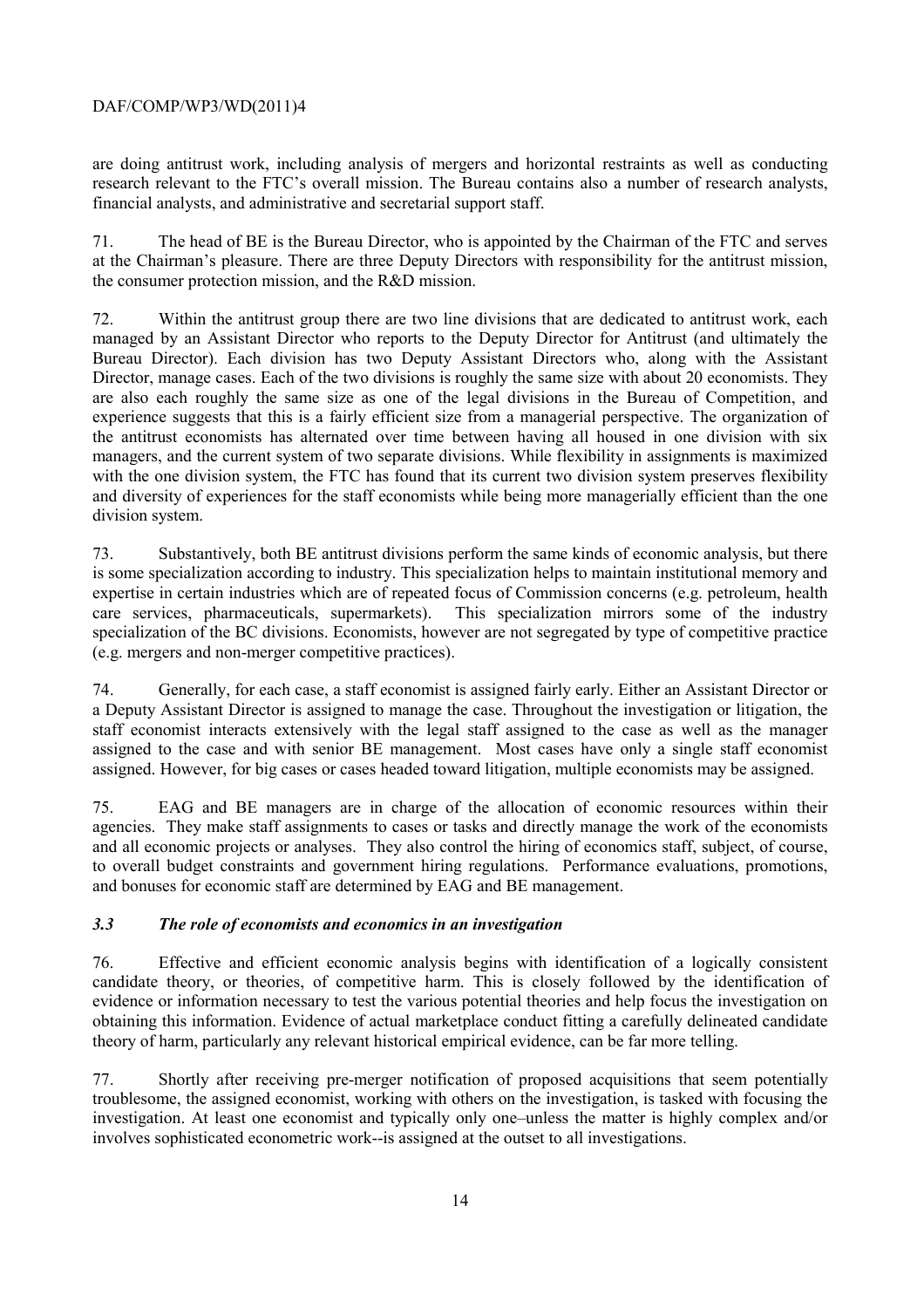economists compile similar information in their antitrust investigations, most formally in the context of 78. In the Antitrust Division, economists formally focus investigations early on not merely through discussion, but by preparing a relatively short, albeit formal, "Issues In" memo. These memos, which incorporate input from the attorneys working with EAG on the matter, provide an overview of the basic facts (names of parties, products they produce, where they produce and sell them), a statement of the candidate theory (or theories) of harm, a discussion of the types of evidence that would tend to support or refute these theories, and an indication of projects contemplated to help form a case recommendation. FTC merger-screening memos for merger investigations.

 provide a basis for determining next steps. 79. With respect to merger investigations specifically, both agencies have a formal process for determining whether a request for additional information (second request) should be issued. At this point, which by law must be no later than thirty days from the filing of a merger notification form, the economist will often write a short memo outlining the known basic facts, identifying the candidate theories, outlining the evidence that needs to be gathered in the investigation to test the theories, and recommending whether to continue the investigation. Together with a recommendation memo from the legal staff, this helps

 the merging parties (or others in the industry) in their normal course of business, would also be of interest. The agencies may, at times, even propose devising and conducting a survey of their own. 80. Economists in both agencies are involved in identifying all types of relevant evidence that may help test candidate theories -- particularly, though not exclusively, quantitative evidence. For example, if we are examining a proposed merger between two of several firms selling differentiated products throughout the country to a large number of small consumers, a natural investigative focus would be on possible unilateral effects. Relevant economic evidence would be the extent to which product offerings of the merging firms are the first and second choices for consumers. Contemplated projects might include collecting and analyzing scanner data to determine historic substitution patterns in response to changes in relative prices. Obtaining through compulsory process internal documents, such as surveys conducted by

#### *3.4 Working closely throughout with economists hired by the parties*

81. In the course of an investigation the economists regularly update and modify their theories and evidence as more information becomes available. In virtually all investigations of significance the parties under investigation will have retained their own consulting or testifying economists. As a rule, the agencies' economists try to work closely with these analysts throughout the course of the investigation; sharing candidate theories of harm and the preliminary results of their empirical analyses (consistent with the confidentiality obligations made to obtain data).

82. This is particularly important in matters where data analysis plays an important role. Early interaction helps to minimize the parties' burdens of complying with the agencies' data requests and helps agency economists understand what data are available and how suitable they are for the analysis the economists are considering.

 deficiencies in the agencies' theories or evidence from those who may be in the best position, and who 83. Agency staff interact closely with the parties' attorneys and economists to learn about any surely have the strongest incentive, to know. Interaction with outside economists also helps inform agency staff of the type and effectiveness of defenses they will face if and when the matter proceeds to litigation.

#### *3.5 Use of outside economists*

witnesses in matters likely to go to trial, although, not infrequently, agency staff is used in this role as well.<br>15 84. Both DOJ and the FTC frequently retain outside economists to prepare and serve as expert